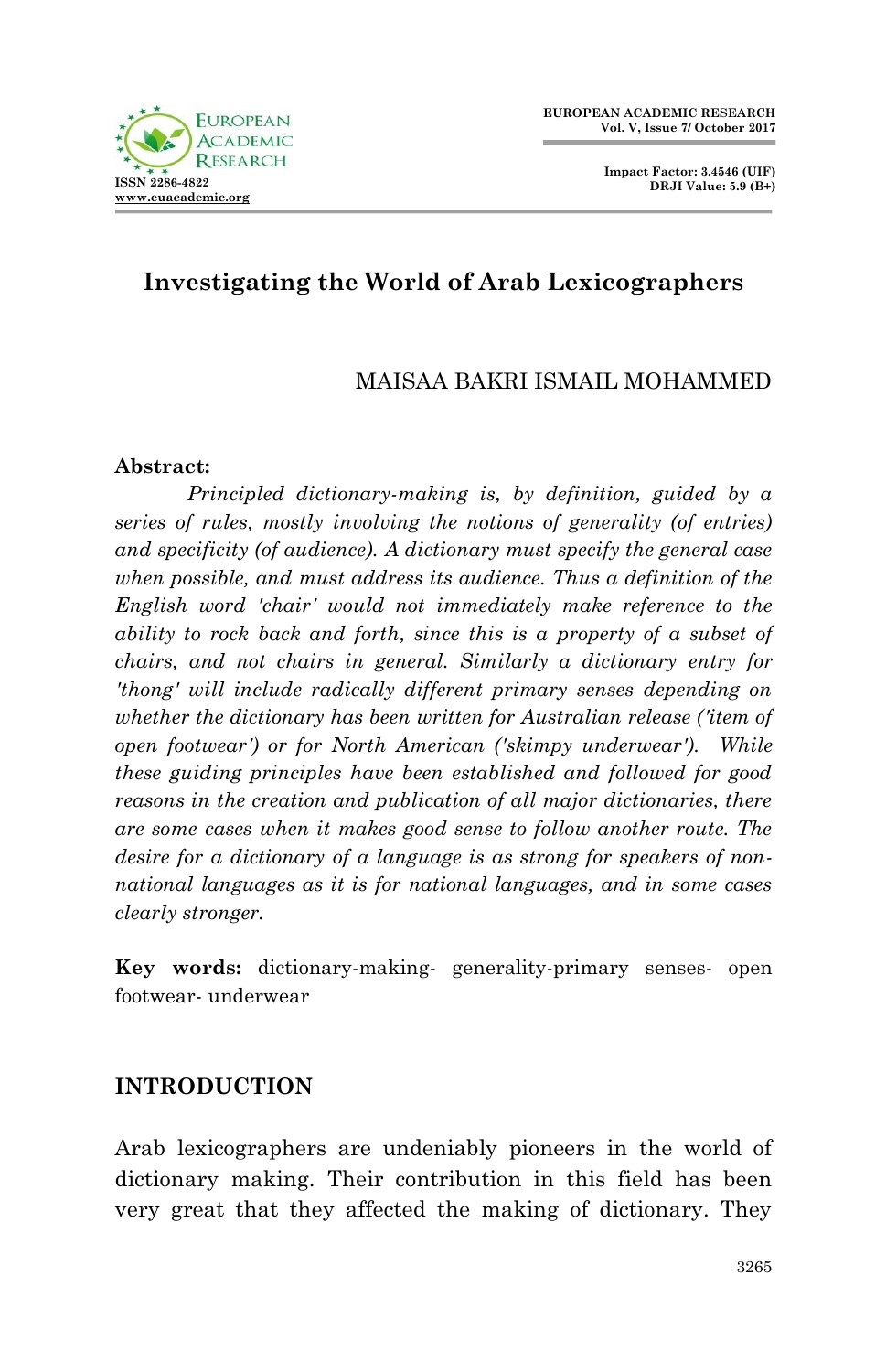were the first to introduce to the world of alphabetical lists which continued to affect the making of dictionaries to-date. Arabic lexicography derives its importance from Arabic language which claimed the interest of Western linguists who spared no time and efforts in exploring its treasures.

Scholars of linguistics have studied every aspect of this language since the pre-Islam period and have been meticulous in conveying their findings without alteration or compromise. In the Ignorance Period poets and the orators competed with each other for the most eloquent narration and interpretation and their interest in and devotion to the Arabic language were greatly increased by the birth of Islam. The language became an indispensable element in the fulfillment of religious obligations and especially for the understanding and preservation of the Koran. However, we notice that beside its role in religion, Arabic became a language to serve as a vehicle for other humanities and civilizations. In that a great number of writers were using it to produce innumerable works. Those who devoted, their scholarship to the dictionary were undoubtedly far ahead of the others. They presented their works much like general-purpose encyclopedias, from the point of view of understanding meaning and reaching far into the depth of things; discerning eloquent *(fasih),* rare *(navddir)* and foreign *(gharib)* words from each other. On the other hand the fact that the dictionary scholars were one step ahead of the others is attributable also to their compilation of items contained in books dealing with various topics. Despite all this, works in the Arabic dictionary field are very rare. A fair amount of attention has been given to questions such as the method and the development of lexicography, especially in the Arabic language. This work is being elaborated in order to assist learners of Arabic to cope with the difficulties they may encounter in this field.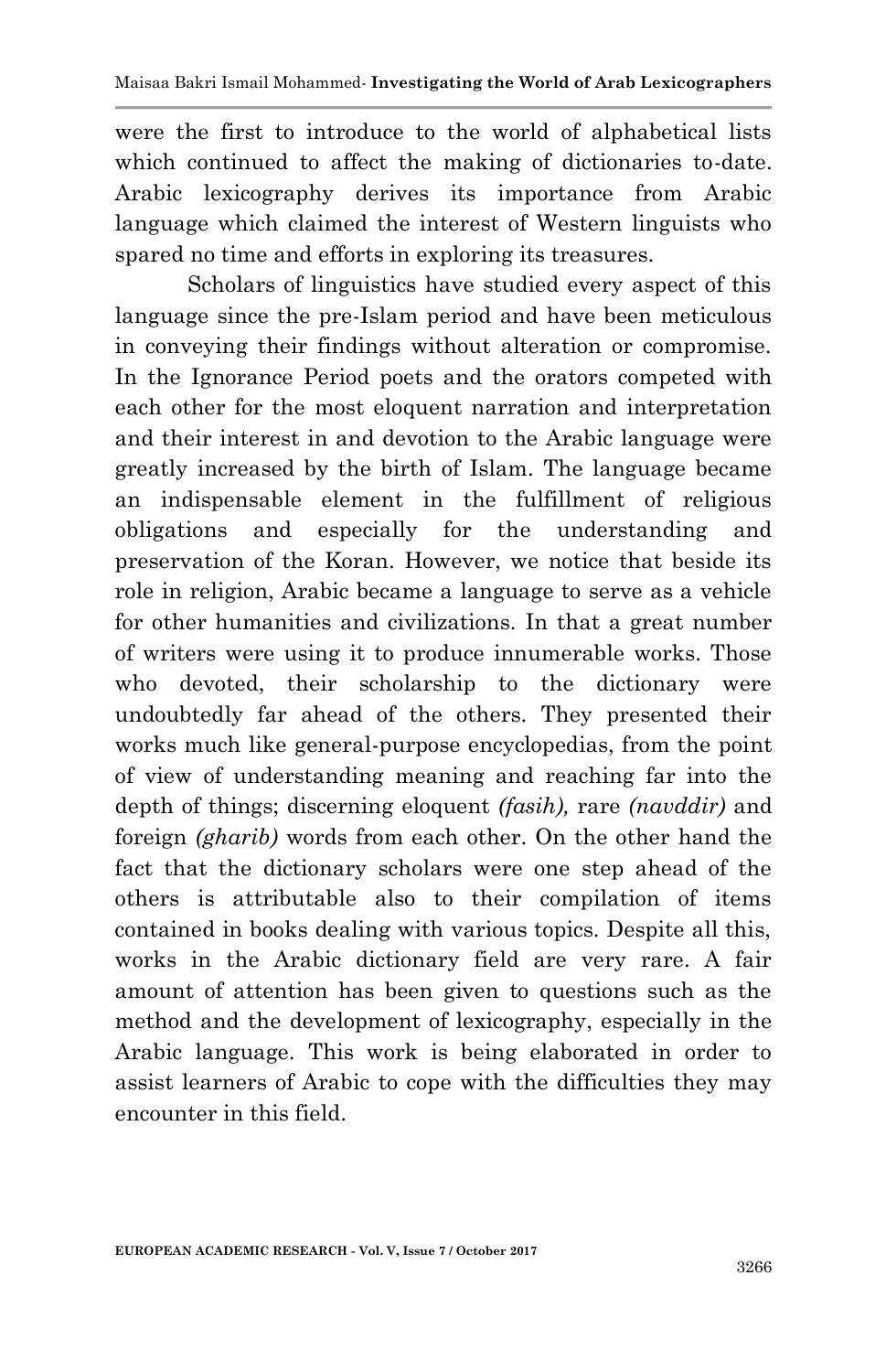# **Arabic معجمMu'djam**

Dictionary (Vocabulary): This is a book containing a rather detailed inventory of the language by explaining, giving meaning(s) with a particular, sui generis disposition. In general the arrangement of such kind of books is either in alphabetical order or according to the topic (systematic). The denomination of dictionary we have given to these books has its counterpart in the Arabic معجمMu'djam « or *Kdmus* قاموس *.* However the sources do not supply a clear knowledge of the time periods in which these expressions were used for the first time. Nevertheless we understand that the first users of the expression *Mu'djam* were the *hadiths* scholars and that this started in the early III. Century of Hegira. Bukhari has an alphabetical order system and in the *Mu'djam* style the names of the *hadith* scholars are mentioned in its work entitled *al-Tdrih al-Kabir.*

### **Mu'djam المعجم**

The first work titled *Mu'djam* was *Mu'djam al-Sahdbah* معجم انصحابة written by Abu Yaia b. 'Ali al- Tamimi (died 307/919), followed by the works edited under the titles of *al-Mu 'djam al-* $Kabir$  المعجم الصغير انم $\ln d$  *al-Mu'djam*  $al$ *-sagir* المعجم الكبير by Abu'l-Kasim 'Abdullah b. Muhammed al-Baghavi (died 315/ 927). We can determine from the above that the expression *Mu 'djam*  was used by the *hadith* scholars and that it was borrowed by the linguists in its actual meaning. As concerns the use of the expression *Kamus* with the same meaning; according to our investigations it was first used by Firuzabadi (الفيروزبادي died 817/1414). Being an illiterate community, Arabs were therefore unaware of the dictionary and consequently of its importance. Compelled to learn the meaning of some words and expressions by the birth of Islam, they undertook the task of editing on their own initiative.

As generally acknowledged, not all languages were collected and edited as a book when they first appeared and they subsisted for a while solely a means of speech, with some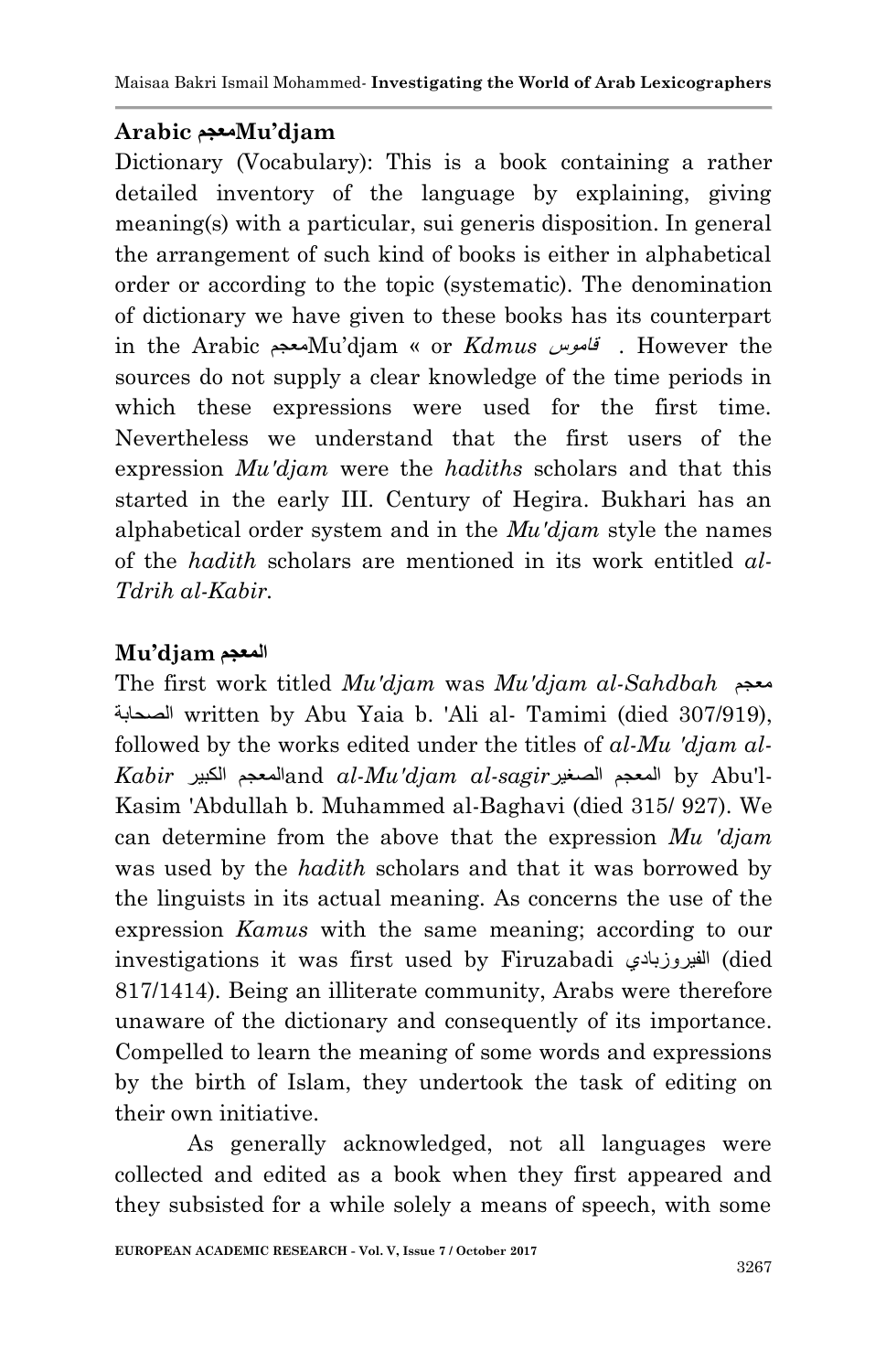parts collected and edited later on. Some other parts disappeared altogether because they were not recorded.

In response, with the aim of preserving their language, each community started to reassemble the materials of their respective languages and to keep them within the form of a book we now know as a dictionary (vocabulary).

### **EDITING A DICTIONARY**

One of the primordial reasons for editing a dictionary is the fear of making an error while reading, commenting or when endeavoring to understand the Koran. A further reason is to avoid the intrusion of foreign words into the original language. Furthermore, when deemed necessary to learn the meaning of a certain word, it is customary to refer to the scholars of the period. There was also the fear of losing knowledge in this field with the death of the scholars; this consideration underscores of the reasons above. We understand that the first person who planted the seeds of the editorial undertaking was Ibn'Abbas. He was succeeded later by Abu Umaymah b. Taghlib Rabah al-Djariri (Died 141/758) who imitated the method of the former. Although they were presented as two of the most eminent scholars in the field for their having planted the first seeds of Arabic dictionaries, the first edition of a methodically arranged dictionary in its basic definition started with al-Khalil b. Ahmad al-Farahidi (died 170/786). Scholars post Ibn 'Abbas and Abu Umaymah compiled and gathered words independently of the notions of meaning and details. The works carried out in this field appeared first within books containing words pertaining to one distinct topic. We may call them books of subjects (of reference).

Works such as Abu Hanifah al-Dinavari's *Kitab alnabdt,* al-Asma'i's *Kitab al-ibil, Kitab al-khayl, Kitab asmd alvuhush, Kitab al-nakhil* and Abu Zayd's *Kitab al-laban* and *Kitab al-matar,* together with Ibn Kirkirah's (died 182/798) *Khalk al-insdn* are the best examples of topic books.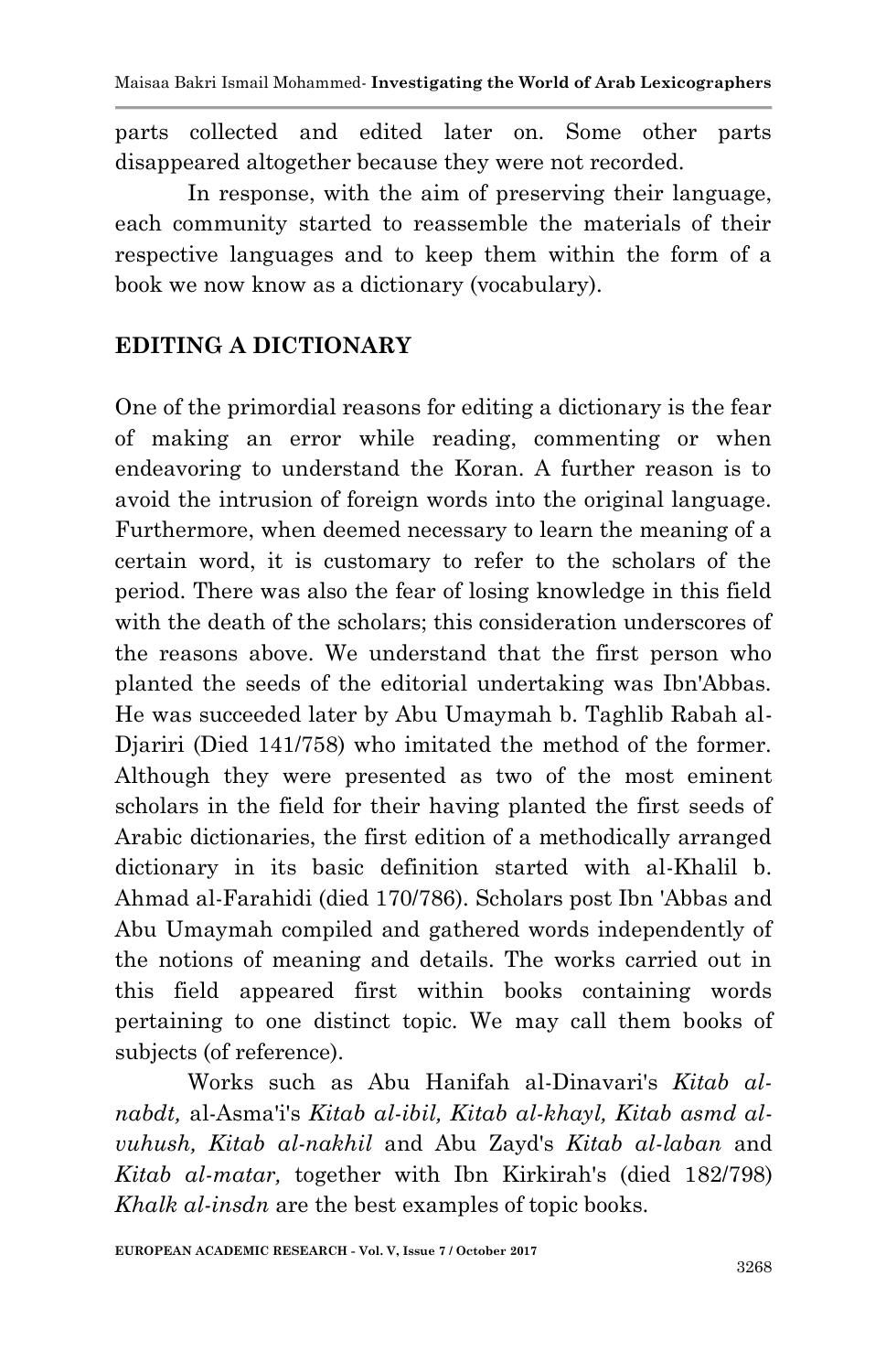The movements of editing the Arabic language and literature reached an apex coinciding with the first editions of dictionaries giving meanings of words according to their own methods. A natural result of this development, as it progressed through a series of steps, and eventually acquired today's dictionary form, was the classification of a word according to its sound as an utterance (vocal), arrangement of a word by rearranging its letters, arrangement of words according to their last letter and accepting that letter as *bab* (chapter), and the first letter as *fasil* (section), and finally an arrangement in alphabetical order.

The names of the dictionaries can be listed as shown here below important dictionaries of the dictionary editing movements in chronological order - and swift succession:

*- Kitdb al- 'ayn,* al-Khalil (died 170/786)

*- al-Djlm* (= al-Huruf), Abu ' Amr al-Shaybani (died 206/821)

*- al-Gharib al-musannaf,* Abu 'Ubayd Kasim b. Sallam al-Haravi (died 223/837)

*- al-Alfdz,* ibn al-Sikkit (died 244/858)

*- al-Mundjid,* Kurra' al-Naml (died 309/921

*- al-Djamharah,* Ibn Durayd (died 321/933)

- Divan al-adab(=mizan al-lughah wa mi'yaral-kalam), Farabi (died 350/961)

*- al-Bdri \* al-Kali (died 358/967)

*- Tahzib al-lughah,* al-Azhari (died 370/981)

*- Mukhtasar al- 'ayn,* al**-***Zubaydi* (died 379/989)

*al-Muhit,* al-Sahib b. 'Abbad (died385/995)

*al-Sihdh,* al-Djavhari (died 394/1003)

Makayis al-lughah wa al-mudjmal, Ibn Paris (died 395/1004)

*al-Muhkam* and *al-Mukhassas,* Ibn Sidah (died 459/1066)

*Asas al-baldghah,* al-Zamakhshari (died 538/1143)

*al- 'Ubdb (=madjma' al-bahrayn),* al-Saghani (died 650/1252)

*Mukhtdr al-sihdh,* al-Razi (died 666/1268)

*Lisdn al- 'arab,* ibn Manzur (died 711/1311)

*al-Misbdh al-munir,* al-Fayyumi (died 770/1368)

*al-Kdmus al-muhit,* al-Firuzabadi (died 817/1414)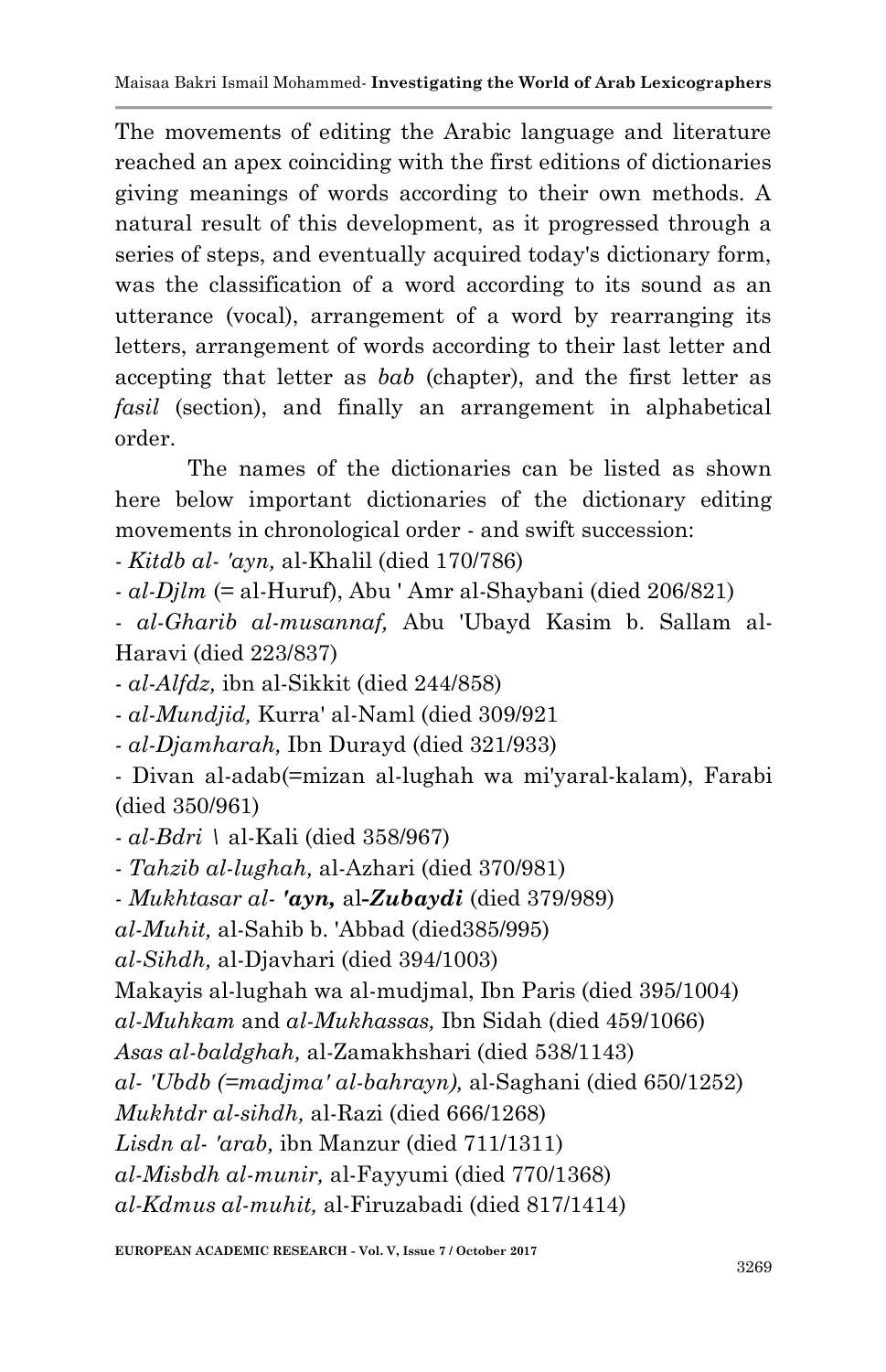### *Tddj al- 'arus,* al-Zabidi (died 1205/1790)

The dictionaries were intended to help students of language to carry out their language work quite efficiently in identifying Arabic dictionaries and to benefit from them, we will not identify and analyze each and every one of these dictionaries, which are worthy as independent texts when studied individually. But we will consider the evolution of the principal Arabic dictionaries that formed a school. It is our belief that the review of one or two of such books will suffice since they resemble each other so strongly in their respective arrangement and structure.

We can maintain that, in the following schools, the dictionary movement developed over three centuries between the end of the II. Century of the Hegira and the end of the IV Century, in accordance with their respective leaders and their works:

### **1. Madrasah al-Taklibat:**

A school established by al-Khalil, in which the order is affected by interchanging the letters composing the word. The school is divided into two sections:

**a) Taklibat al-savtiyyah:** The group composed of al-Khalil's *Kitab al-'ayn,* Djavhari's *al-Tahzib,* Abu 'All al-Kafi's *al-BarV*  and Ibn Sidah's *al-Muhkam.*

The arrangement in this type of dictionaries is in accordance with the utterance point of the letters. The method used here starts from the guttural sounds "**غ خ ح ه ع** toward . " و ا ي<sup>"</sup> Labial sounds

**b) Taklibat al-hicaiyyah الهجائية:** The best example for that kind of dictionary is Ibn Durayd's *al-Djamharah.* As a basis, the order is arranged by using the alphabetical composition set out by al-Khalil.

**2. Madrasah al-Kafiyyah:** A school born out of the expansion of the poetry under the dominance of the *saci* (rhymed prose).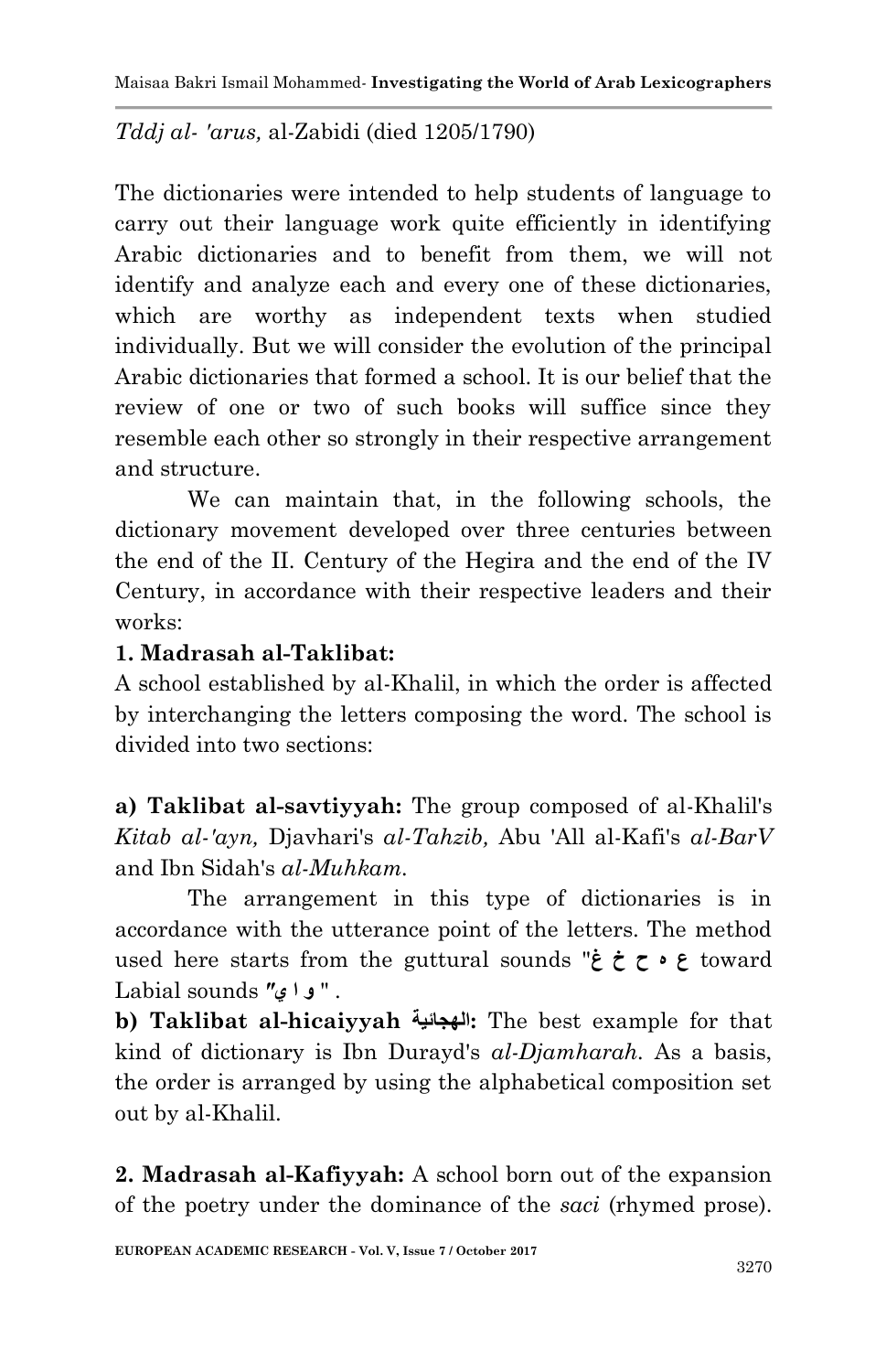Following from this arrangement, the school took as a basis the last letter of the word naming it as *hdb* (chapter), and the first one as *fasil* (section).

Al-Djawhari with his *al-Sihdh,* Firuzabadi with his *al-Kdmus* and Ibn Manzur with his *Lisdn al-'arab* were the pioneers of this school.

This school adopted the system which consisted of isolating the word from its surplus and arranging it alphabetically within itself, then nominating the last letter as *bdb* and the first one as *fasil.* However there are some difficulties in picking up words ending with a "وwaw" or a " ya".

# **Al-Madrasah al-Abdjadiyyah األبجدية المدرسة:**

This describes the group of today's dictionaries edited according to the alphabetical order. The pioneer of the group is Abu ' Amr, founder of this school, and contemporary of al-Khalil, although he did not imitate the latter in his book *Kitab al-djim (= al-Huruf =* the letters). In his work the author arranged the words in alpha-betical order by taking only the first letter thereof However, Barmaki is the linguist who, for the first time, applied today's system of an alphabetical order within the word itself; effected by taking into consideration the first character. If the word is "triliteral"; it is the second letter, if the word is "quadriliteral"; the third letter and in the case of "five-lettered words *(khumdsi)";* the fourth letter thereof.

The representatives of this school were Ibn Faris with his *al-Makdyis* and *Mudjmal,* al-Zamakhshari with his *Asds al-Baldghah,* al- Bustani with his *Muhit al-muhit,* al-Fayyumi with his *al-Misbdh al-munir,* al-Ab Luis al- Ma'luf with his *al-Mundjid,* and finally Sa'id al-Sharnuti with his *Akrab almavarid.* These types of dictionary activities, which give precedence to the facility of consulting a dictionary, continue today.

Further to this, with the birth of the Islamic religion and the event of the expansion of the Arabic language among non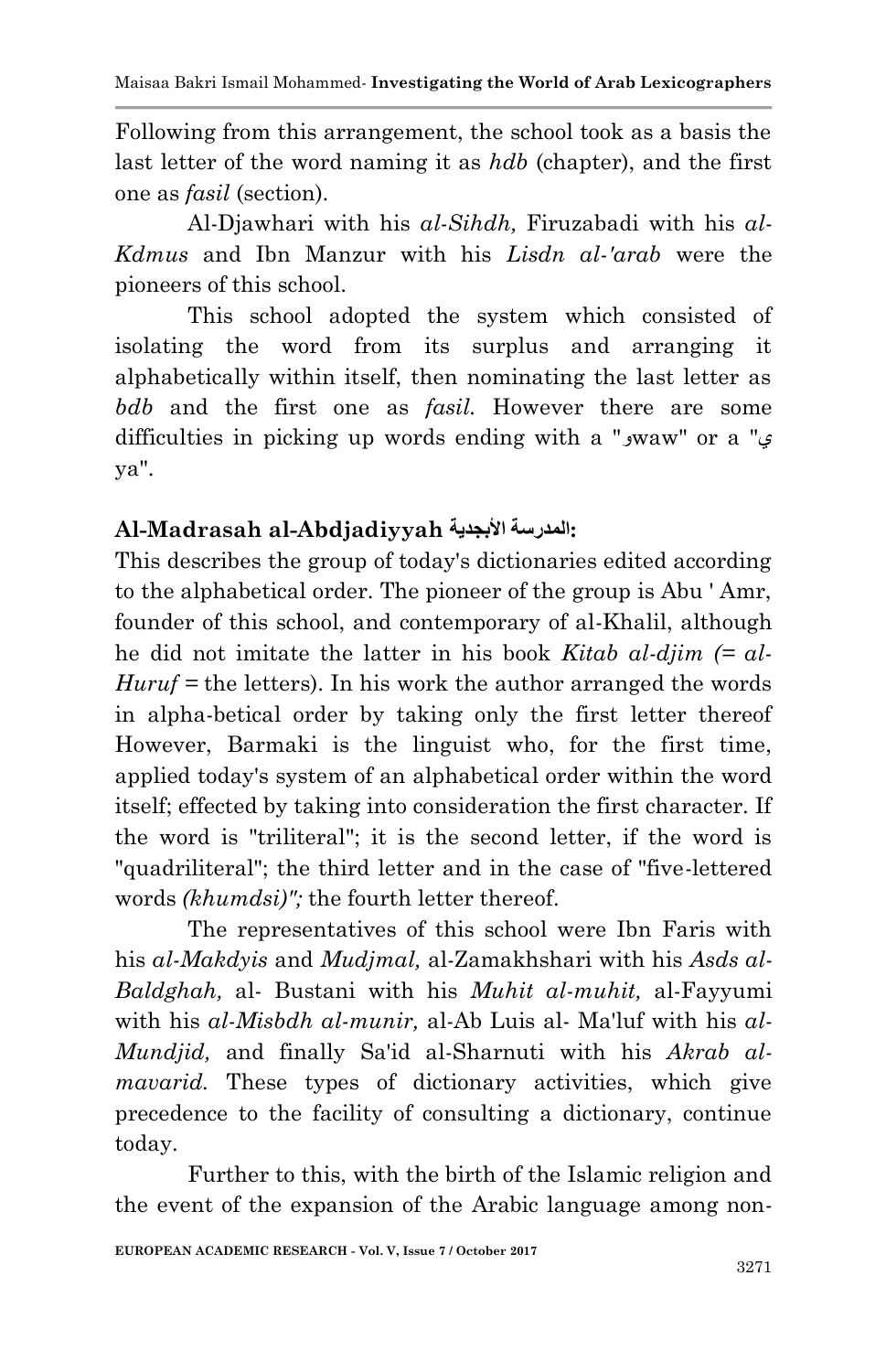Arabic communities, the Arabic dictionary movement impacted on the vocabulary of other communities, instigating the preparation of numerous dictionaries. The Arabic-Turkish-Persian dictionary of Minisky is worthy of mention the first books in this field.

## **3.a Kitab al-'Ayn العين كتاب**

The author of this treatise is Abu 'Abd al-Rahman al-Khalil b. Ahmad al- Farahidi (100-170/ 718-786). He was an Arabic linguist and grammarian who was bom in Oman. He received his education in Basra and became renowned there. He received lessons from Abu 'Amr b. al-'Ala and had many individual pupils. The most famous of them was *Sibawayh*.

Al-Khalil led the life of an ascetic who refused all worldly offerings. He made a pilgrimage to Mecca almost every year. Al-Khalil was not only the first to present the science of "prosody (*'Artid)"* but he also prepared the first dictionary arranged according to the utterance of the letters.

In the preface of his work, al-Khalil explains mainly how he wrote and arranged his work according to the sounds and the utterance points of the letters; the dictionary is arranged as per the sources of the characters, beginning with the letter *'ayn =*ع one of the guttural sounds and leading in alphabetical order up to the labial sounds. That is why his dictionary was called *Kitab al- 'Ayn .*

An arrangement in alphabetical order was followed in *Kitab al-'Ayn,* beginning with the guttural sounds and directed toward the labial ones.

ع ح ه خ غ/ ق ك/ ج ش ض/ص س ز ط د ت/ ظ ذ ث/ ر ل ن/ ف ب م/ و ي

Al-Khalil followed a further arrangement, according to the distance of the utterance point of the letters, putting aside the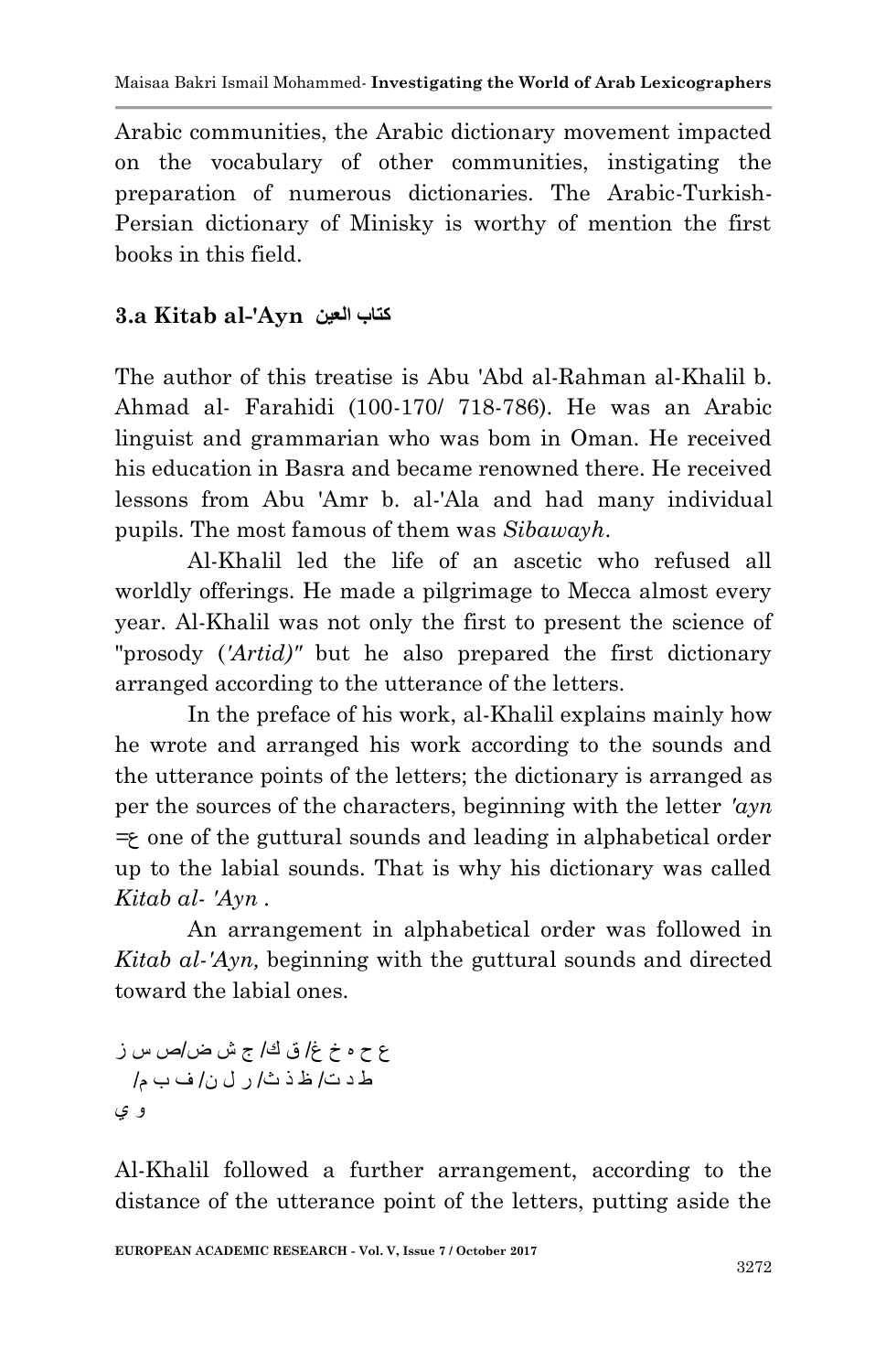characters added onto the word and taking into consideration only the root letters (radicals). The rearrangement meant that words obtained by displacing the letters were also located in the same place. For example, he placed the words obtained by the displacement of the letters such as:

ع ب د/ ع د ب/ د ع ب/ ب ع د/ ب د ع

At the same place as the word -د ب ع ", and explained the fact. Al-Khalil considered each and every letter of the alphabet as a section, calling them *Kitdb*. He divided the book into sections equal to the total number of letters and gave the name *Kitdb al- 'Ayn* to the first section where the dictionary begins with the letter *'ayn,* for the second section; Kitab al-ha, and the third section; Kitab al-kha. He also arranged the sections he named "Kitab" as follows: sound word composed by two letters, as in:

قد نو قد

-a triliteral word composed by three sound letters forming the basis of the word جعم **بحر**

- defective triliteral word either *mithal,* hollow or defective وعد قال جرى

وشي شوى words assimilated -

- quadrilateral words دحرج

- five letter words سفرجم

Nevertheless al-Khalil assembled triliteral and quadriliteral words in one single section because there were so few of them. On the other hand, when giving the meaning of the words, the author supported and substantiated the meaning with extracts from the Koran, works from the *hadith,* and proverbs and poems. In addition al-Khalil also cited some of his contemporaries in related articles in his book, especially his pupils al-Asma'i (216/831), Abu 'Ubayda (209/824) and Sibavayh (180/796).

Being the first work in the dictionary field, it is to be expected that some missing points, errors and difficulties might exist in the *Kitab al- 'Ayn .* There have been many publications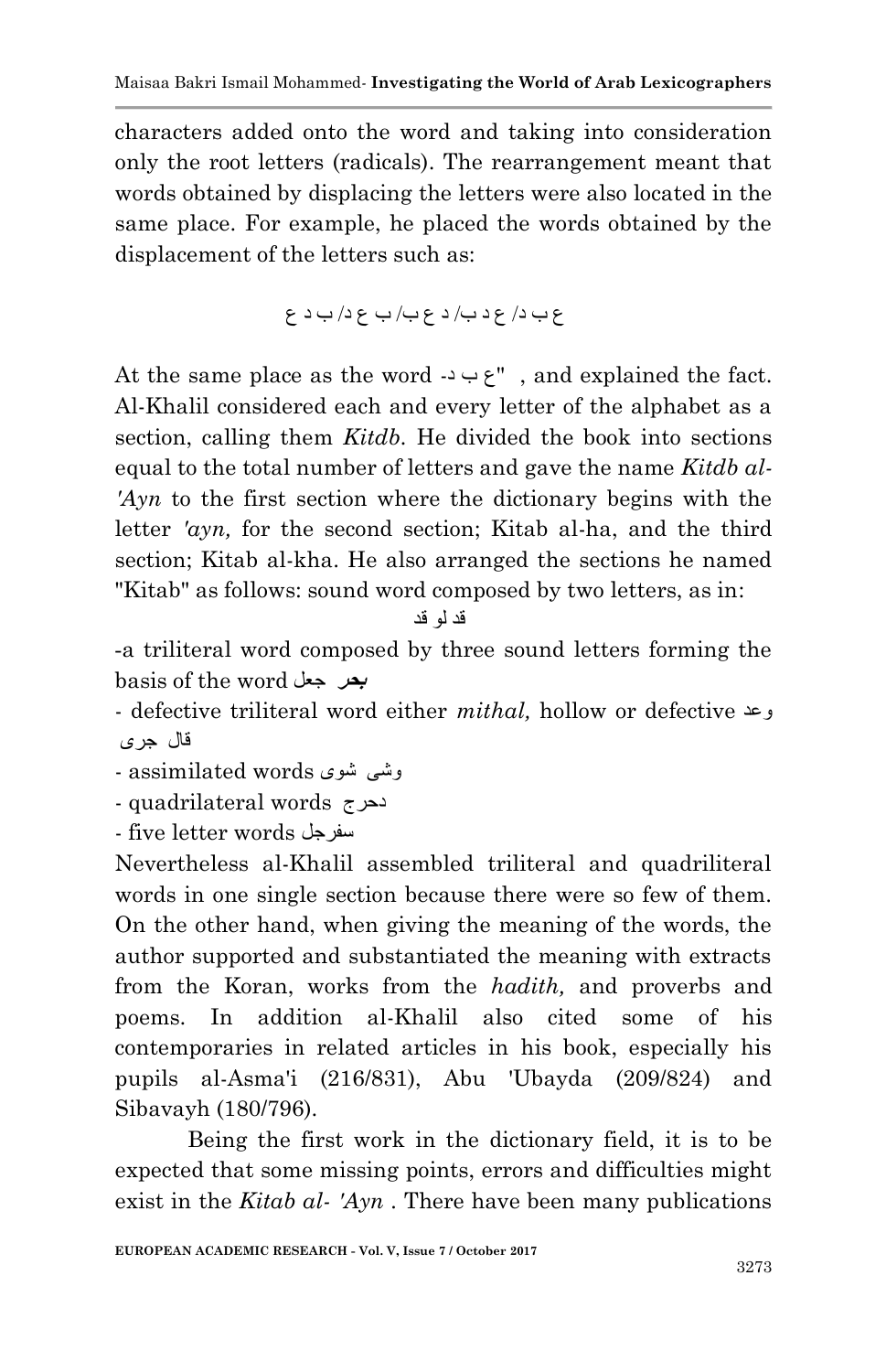dealing with this aspect of the book and criticizing *Kitab al- 'Ayn.* We may mention, among others, the two works, namely Abu Bakr al-Zabidi's (379/989) *Istidrdk al-ghalat al-vdki' fi al- 'ayn* and al-Khatib al-Iskafi's (420/1029) *Ghalat al- 'ayn.* If we wish to find a word in the *Kitdb al- 'Ayn* there is a certain procedure to be followed:

- to determine the basic root letters of the word
- to open the *idgham* if the word is *mudaaf*
- to be familiar with the utterance point of the word's first letter and consequently the rearrangement of the utterance points
- to pay attention to the words obtained by means of transposition of the letters;
- to determine if the word is dual, trilateral, quadrilateral, five-lettered or six-lettered.

# **3.b Kitab al-Djamharah الجمهرة كتاب**

The author of this book is Abu Bakr Muhammed b. al-Hasan b. Durayd (321/933), an Arabic grammarian and a man of letters, was born in Basra in the year 223/838. He was renowned for his extraordinary memory. He received lessons from masters such Abu Hatim al-Sidjistani (died 248/862) and al-'Utbi (died 256/869). Well known linguist scholars like Abu'l-Faradj al-Isfaham (died 356/967), Ibn Khalavayh (died 370/980) and al-Zadjdjadj (died 311/923) were among his students. He wrote several valuable works in his field of interest. *Al-Djamharah,*  his three-volume work with the major part of the last volume arranged as an index, is the second largest dictionary surviving today after *al-Khalil's Kitdb al- Ayn.*

# (i) **Kitab al-Djamharah**

This is one of the most noteworthy dictionaries of the Arabic language. It is also known as *al-Djamharah ji al-lugha* and *Djamharah allughah.* Ibn Durayd dedicated this work to 'Abd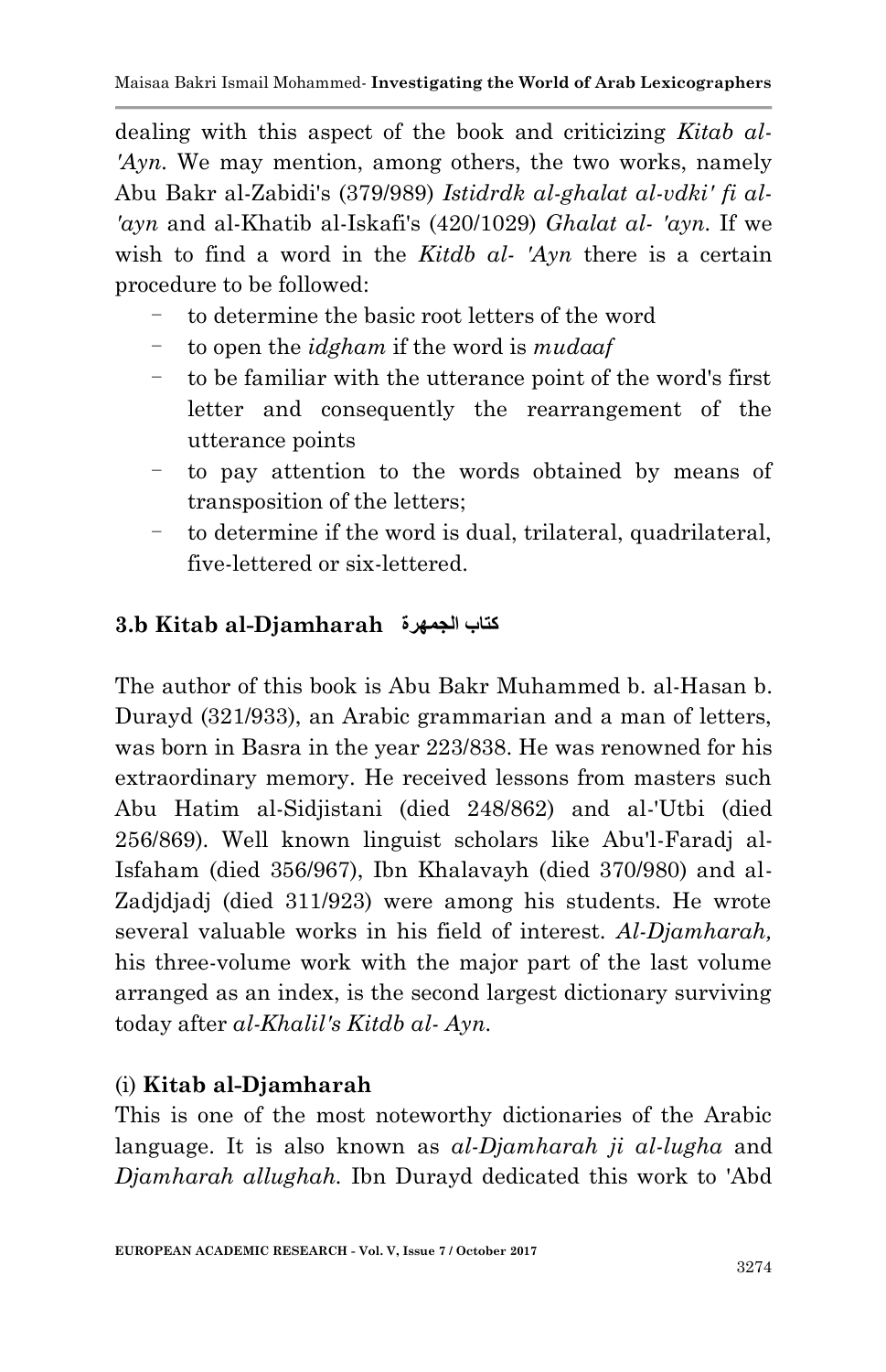Allah b. Muhammed Mikali. Being in the style of *Kitdb al- 'Ayn,* it followed a different method of arranging chapters.

Unlike al-Khalil, Ibn Durayd included words of common and frequent use in the Arabic language. That is why his work was called *al-Djamharah* (major part, majority).

In the preface, the author gives information about its arrangement, the particularities of the letters, their varieties and utterance points and the rhythm of the words. He divided the materials of his dictionary not according to the utterance points of the letters but by taking into consideration the alphabetical order and the creation of words by interchanging the place of the letters.

The structure of the word *(bind)* is as follows for Ibn Durayd:

- Dual, quadriliteral, *mudaaf* and assimilated

- being strong triliteral, the ones whose *'ayn* (medium letter of the radicals) and *Idm* (last letter of the radicals), are defective rare *(nddir)* words

- Strong quadrilateral

- Strong five-lettered

The above structures are also divided into chapters according to alphabetical order. For instance: Words beginning with the letter *bd* are arranged as *bdb bd* and as *bdb td* with the addition of the following letter *td,* as *bdb tha* with the subsequent character *tha,* and with the next letter *cm* for other words without returning to the preceding letters. As for the words obtained by compiling the letters preceding the letter with the *bdb* title, there will be naturally other *bdbs* since the book follows the *kalb* method.

Still in Ibn Durayd's work, we note that the *hamzah*  $\langle \cdot, \cdot \rangle$ does not follow a single pattern and that he considered it as a sometimes defective letter. This view is consistent with that of earlier linguists, while sometimes it is recognized as a real letter amongst recent linguists.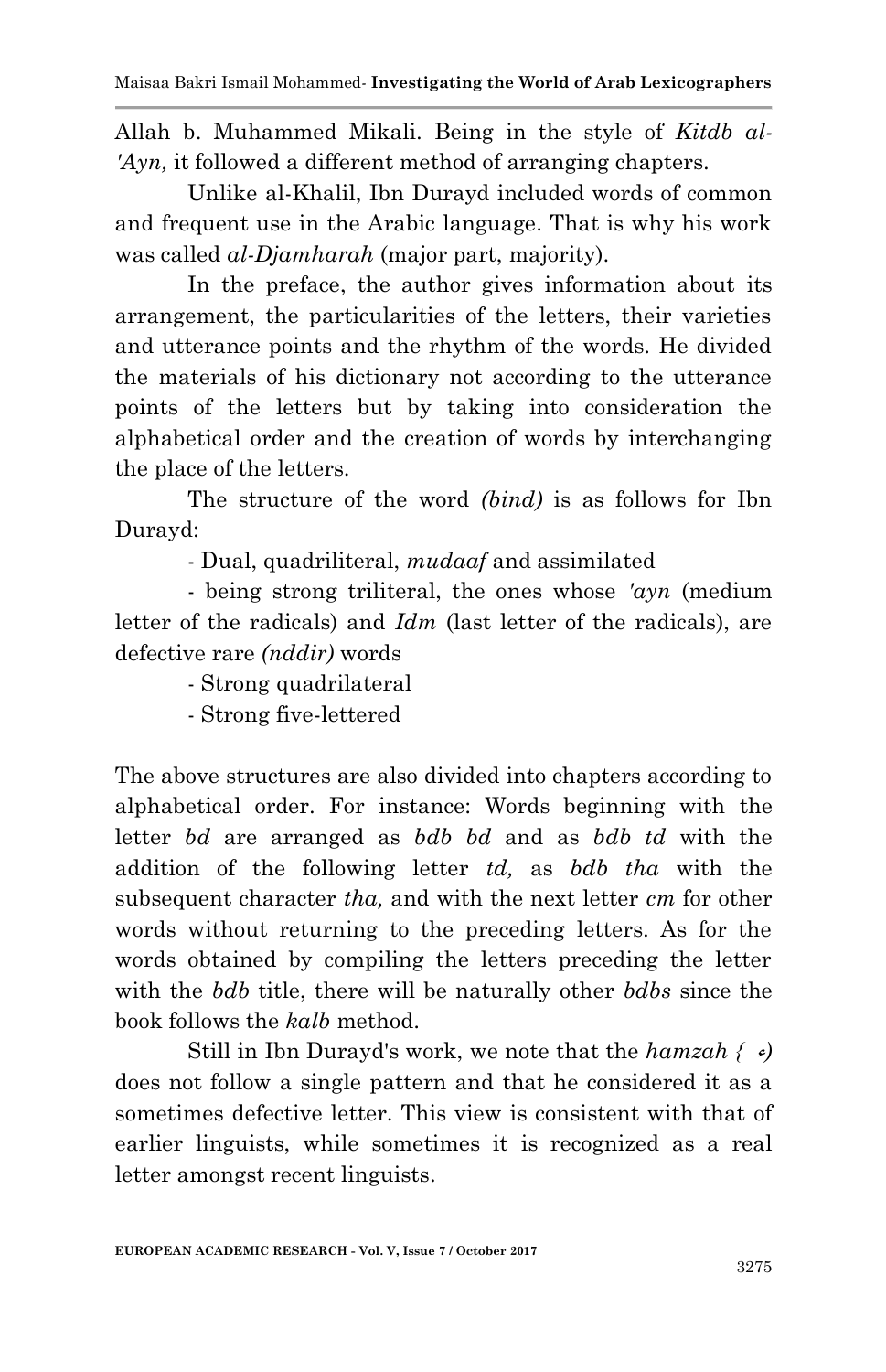He accepted the *hamzah* as a real letter in the chapter of *mudaaf* words and as a defective one in other chapters. Nevertheless he added a section called *al-navddir fi al-hamzah* containing rare words beginning with the letter *hamzah,* as an attachment to the end of trilateral words section. There is a great resemblance between this work of Ibn Durayd and al-Khalil's *Kitdb al-Ayn* from the angle of style, explanation and substantiation.

However since the *al-Djamharah,* having an important place in the development of the Arabic lexicography, has a rather jumbled classification system, it is not always easy to find words required.

Being an important work, *al-Djamharah* was published in four volumes, including an index, (Haidarabad, 1344-1351). Further to this publication were two undated offset printings, one in Baghdad and one in Beirut.

### **CONCLUSION**

Judging by the above cited works of ancient Arab scholars of language and lexicographers, we can safely conclude that their contribution to the world of lexicography is undoubtedly very great. Some of the treatises they have complied in this domain did not reach us due to diverse historical reasons. One such sad incident is the Mogul invasion of Baghdad where they destroyed the big library known as *Daru Al-Hikma*, the House of Wisdom. Possibly some of these dictionaries were among the lost legacy. They were thrown into the rivers *Tigris and Euphrates* until their waters dyed blue due to the ink used for inscribing the treatises.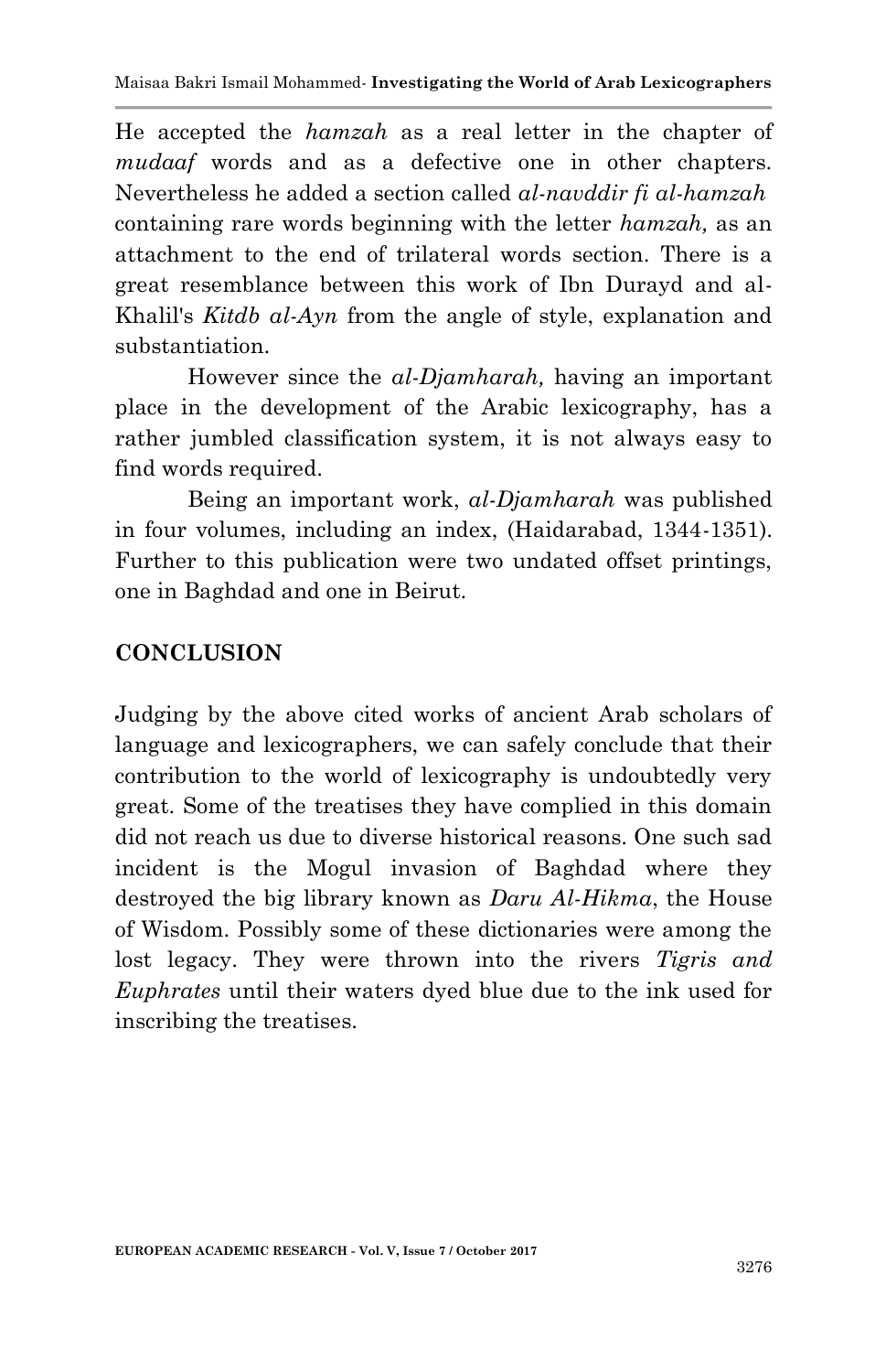#### **BIBLIOGRAPHY**

- 1. 'Attar, Ahmad 'Abd al-Ghafur *Mukaddimahal-Sihdh,* 1990.
- 2. Brockelmami, C, GAL: *Geschichte der Arabischen Literatur,*  I-II, Leiden, 1943-1949.
- 3. Supll, *Geschichte der Arabischen Literatur,* I-III, Leiden, 1937-1949.
- 4. Celebi, Katip *Kashf al-zunun 'an asmd' alkutubwa'l-funun,*  I-Il, ed.Sharafaddin Yaltkaya- Rifat Bilge, Istanbul, 1941- 1943.
- 5. al-Djavhari, (Isma'il b. Hammad), *al-Sihdh =Tddj al-lughah wa sihdh al-'arabiyyah,* IVI,ed. Ahmad 'Abd al-Ghafflr 'Attar,1990.
- 6. DIA *Diyanet Islam Ansiklopedisi,* I-XXII, Istanbul, 1988. v.dd.
- 7. al-Firuzabadi (Muhammed b. Ya'kub), *Kdmusal-muhit,*  Beirut, 1407 (1987).
- 8. Nassar, Husayn *al-Mu'djam al-'arabinash'atuhu wa tatavvuruhu,* I-II, Egypt, 1968.
- 9. lA *Islam Ansiklopedisi, Islam Alemi Cograjya,Etnografya ve Biyograjya Lugati,* I-XIII, Istanbul, 1940-1987.
- 10. Ibn Durayd (Muhammed b. al-Hasan), *al-Djamharah al-Lughah,* I-III, ed. Ramzi Munir Ba'labaki, Beirut, 1987.
- 11. Ibn Paris (Ahmad al-Razi), *Makayis al-Lughah,* I-VI, ed. 'Abd al-Salam Harun, III. Ed. Egypt, 1402(1981).
- 12. Ibn Manzur (Muhammed b. Makram), *Lisdnal-'Arab,* I-XV, Beirut, 1410 (1990).
- 13. Ismail Pasha (Baghdatli), *Hadiyah al-'arijinasmd' almuallifin wa dthdr al-musannifin,* I-II, Istanbul, 1951-1955.
- 14. Ismail Pasha, *Iddh al-makniin Ji al-zayl 'aid Kashf alzuniin,* I-II, Istanbul, 1364-1366 (1954-1956).
- 15. al-Khalil b. Ahmad, *Kitdb al-'ayn,* ed. Mahdi al-Makhzumi Ibrahim al-Samarra'i, Beirut, 1408 (1988).
- 16. Kilic, Hulusi *Arab Lexicografiesi Calismalari,* Uludag Universitesi Ilahiyat Fakultesi, 1984, (Doctorate thesis).